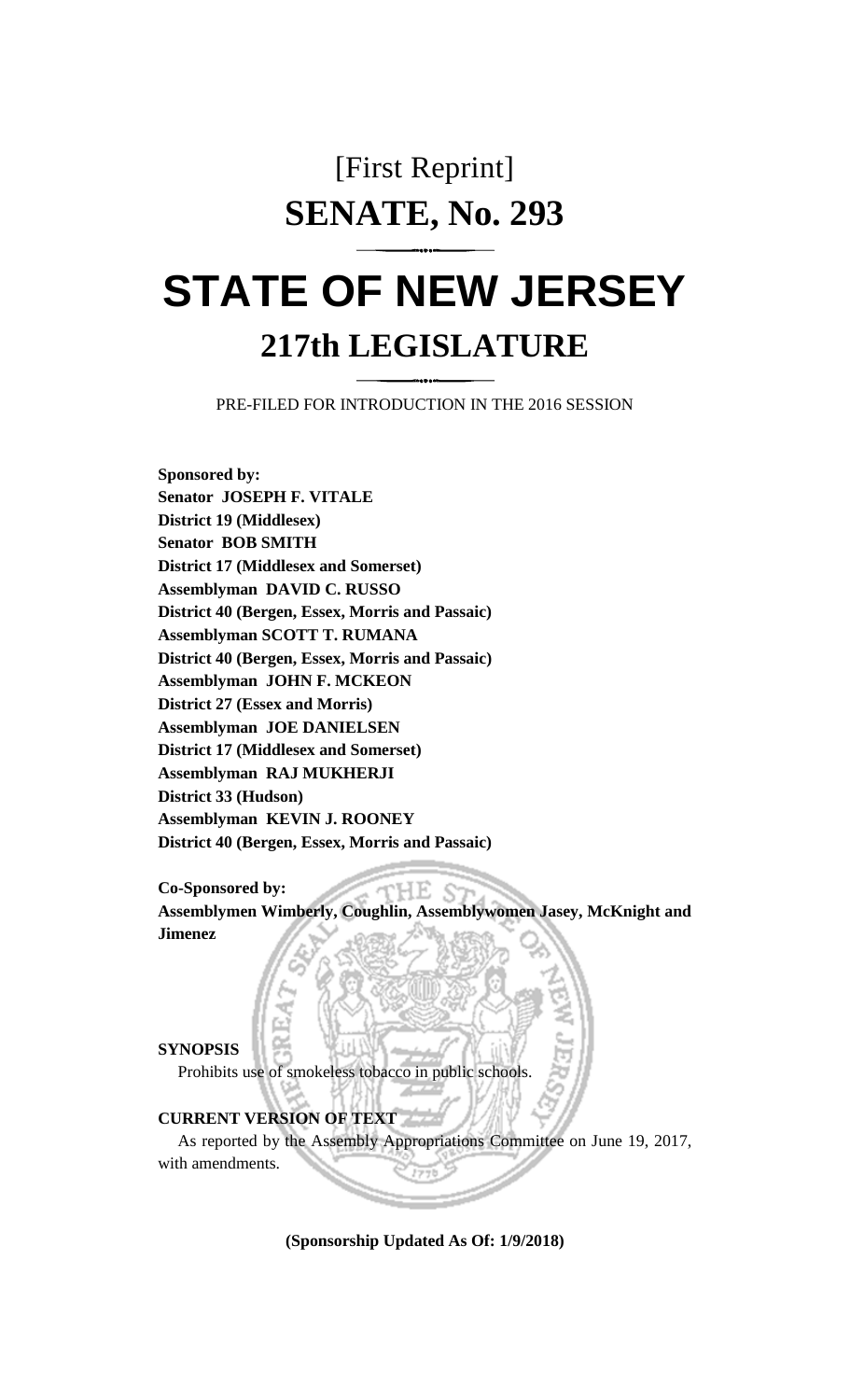#### **S293** [1R] VITALE, B.SMITH

 $\mathcal{D}_{\mathcal{L}}$ 

 **AN ACT** concerning the use of smokeless tobacco in public schools and supplementing Title 26 of the Revised Statutes.

 **BE IT ENACTED** *by the Senate and General Assembly of the State of New Jersey:*

 1. a. The use of smokeless tobacco is prohibited in any area of any building of, or on the grounds of, any public school.

 As used in this section, "use of smokeless tobacco" means the inhalation, chewing, or placement in the oral cavity of snuff, chewing tobacco, or any other matter or substance which contains tobacco.

 b. The board of education of each school district shall ensure the placement, in every public entrance to a public school building in its district, of a sign which shall be located so as to be clearly visible to the public and shall contain letters which contrast in color with the sign, indicating that the use of smokeless tobacco is prohibited therein.

 c. (1) The board of education of each school district shall order any person using smokeless tobacco in violation of this section to comply with the provisions of this section. Except as otherwise provided pursuant to subsection d. of this section, a person, after being so ordered, who uses smokeless tobacco in violation of this section is subject to a fine of not less than \$250 for the first offense, \$500 for the second offense, and \$1,000 for each subsequent offense. A penalty shall be recovered in accordance with the provisions of paragraphs (3) and (4) of this subsection.

 (2) The department, the local board of health, or the board, body, or officers exercising the functions of the local board of health according to law, upon written complaint or having reason to suspect that a public school is or may be in violation of the provisions of this section, shall, by written notification, advise the board of education of the school district accordingly and order appropriate action to be taken. A board of education that receives that notice and fails or refuses to comply with the order is subject to a fine of not less than \$250 for the first offense, \$500 for the second offense, and \$1,000 for each subsequent offense. In addition to the penalty provided herein, a court may order immediate compliance with the provisions of this section.

 (3) A penalty recovered under the provisions of this section shall be recovered by, and in the name of, the Commissioner of Health or by, and in the name of, the local board of health. When the plaintiff is the commissioner, the penalty recovered shall be paid by the commissioner into the treasury of the State. When the

**Matter underlined thus is new matter.**

**Matter enclosed in superscript numerals has been adopted as follows: Assembly AAP committee amendments adopted June 19, 2017.**

**EXPLANATION – Matter enclosed in bold-faced brackets [thus] in the above bill is not enacted and is intended to be omitted in the law.**